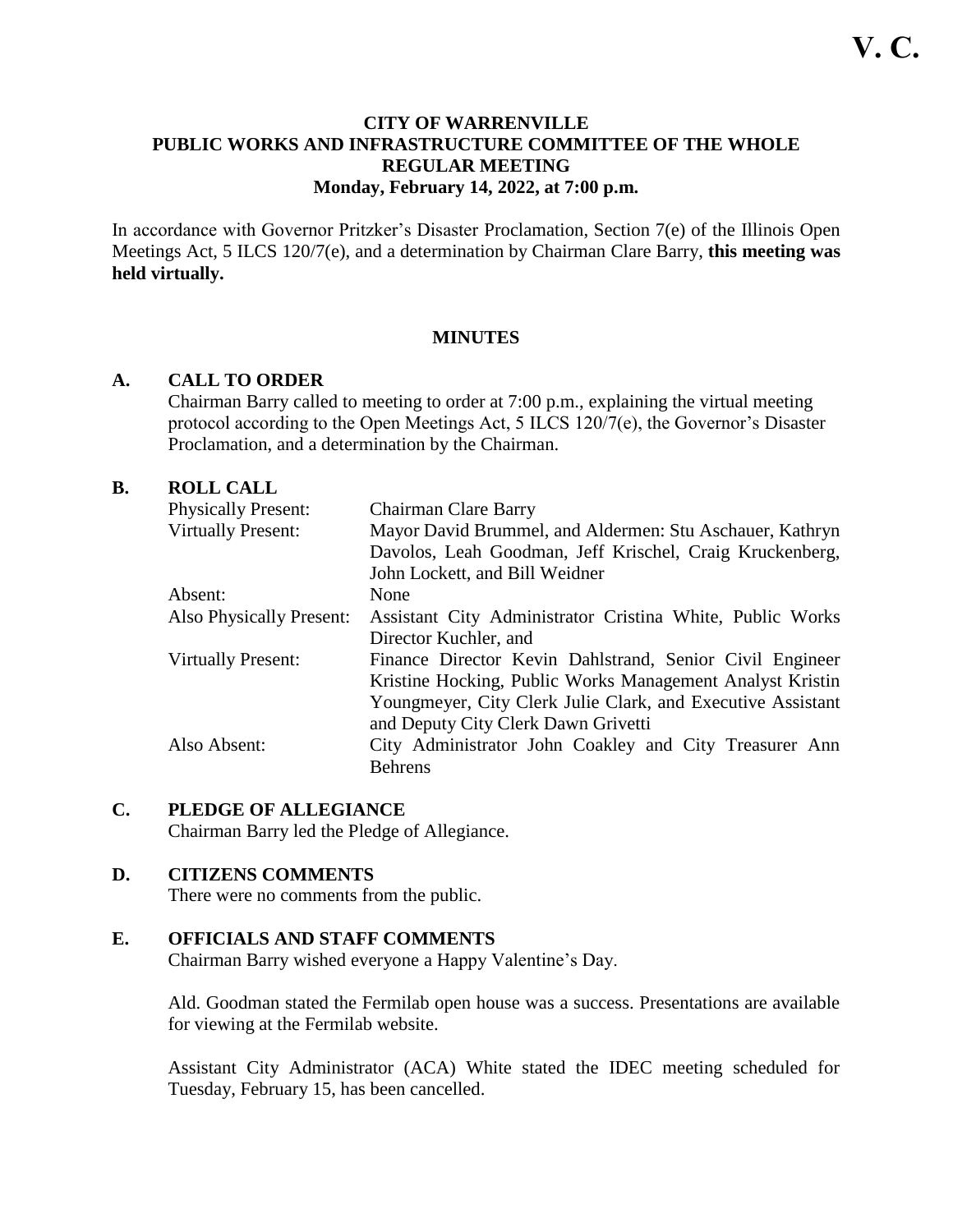# **F. BUSINESS OF MEETING**

1. Administration Department FY 2023 Budget presentation

ACA White gave a presentation of the Administration Department's proposed FY 2023 Budget and Work Plan. She gave an overview of the key activities of FY 2022, which included: audio/video equipment updates in Council Chambers, a new refuse and recycling contract, risk management, hiring, onboarding, and collective bargaining.

ACA White added, ongoing priorities for the Department include: finalizing collective bargaining agreements; continued recruiting, retention, and employee engagement; support of advisory commissions; ERP implementation; long-term financial planning; and succession planning for the future continuity of staff. She indicated that the COVID-19 pandemic delayed many anticipated projects.

The recently completed recruitment video was shared.

The replacement of the 10 year-old cameras in Council Chambers was discussed. Ald. Goodman stated a desire to see the City take a proactive approach to upgrading audio and video equipment.

Ald. Weidner questioned the City's plan to replace staff computers every three years. ACA White indicated that prior to the current replacement schedule, computers were placed on an as-needed basis, which often left staff without access to the device needed to do their work. In an effort to be proactive and decrease the possibility of staff downtime due to a malfunctioning device, a three year plan was developed. She added that lesser used computers and devices are maintained longer if they continue to function properly.

The possibility of including subtitles on video recordings of public meetings was also discussed.

NO COMMITTEE ACTION WAS TAKEN NOR REQUESTED

2. Public Works Department FY 2023 Budget presentation

Public Works Director (PWD) Kuchler presented the Public Works Department's proposed FY 2023 Budget and Work Plan. He stated, over the past two years, the City has delayed spending and limited purchases when possible, however, the Public Works Department's proposed FY 2023 Budget will look more like a pre-pandemic year in terms of projects and spending.

PWD Kuchler discussed the Department's FY 2022 accomplishments in both the Utility Division and Streets Division, and the Department's planned projects for FY 2023. He noted that some of these projects were approved in previous fiscal years, but were delayed due to the financial crisis caused by the COVID-19 pandemic. These projects include: the evaluation of solar opportunities; high speed garage doors for the Public Works building; the reorganization of personnel in the Department; the transfer of Harding Field to the Warrenville Park District; and the tree maintenance and planting plan.

There was discussion regarding the cost, continued maintenance, and feasibility of installing solar panels on the Public Works building as well as on other public structures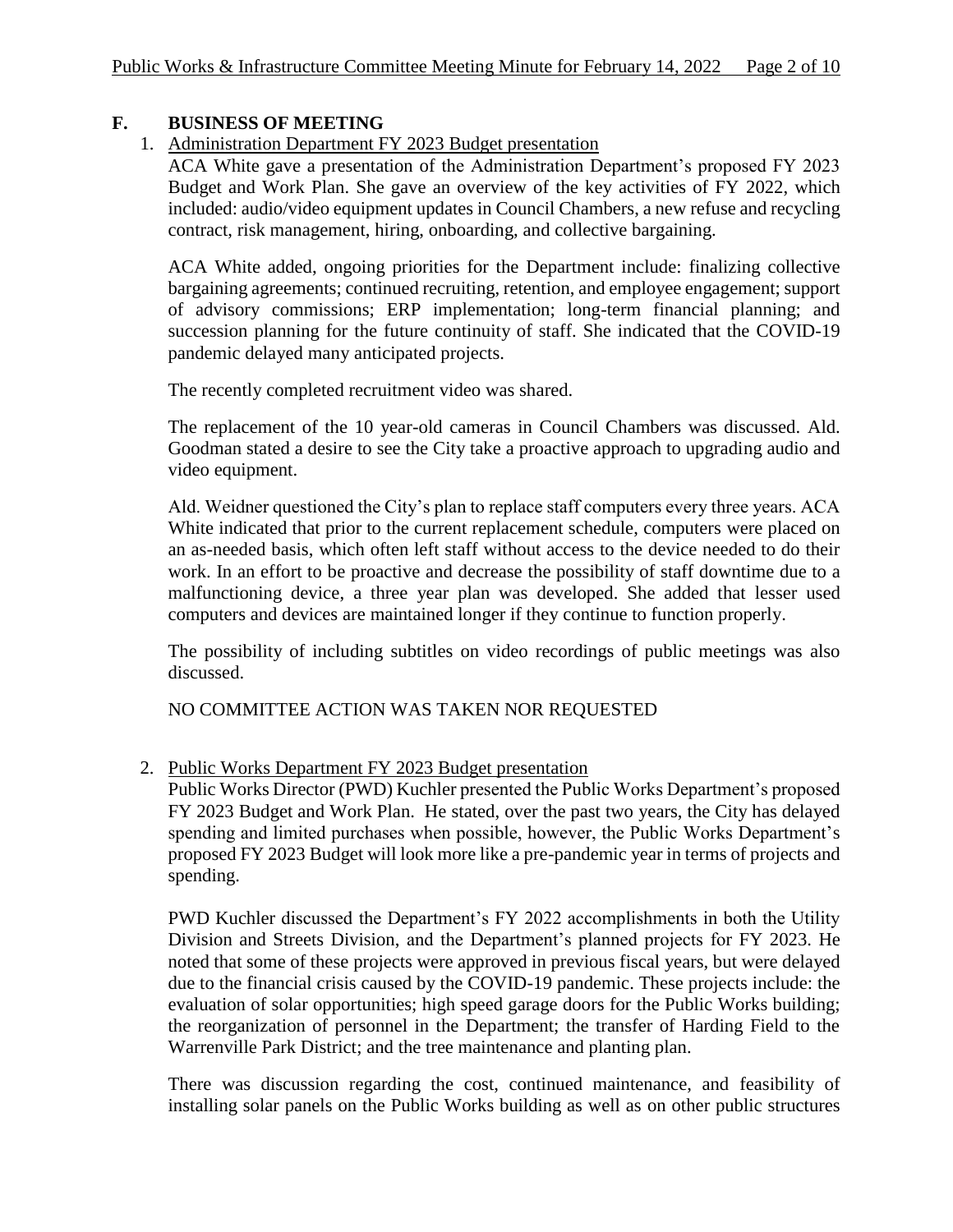and in open spaces. There was discussion regarding the design and inclusion of City monument signs in the proposed FY 2023 work plan. There was further discussion of resubdividing the Harding Park parcel prior to transfer of the parcel to the Warrenville Park District if the City Council directs staff to do so.

There was discussion regarding the process of draining and painting the interior of a water tower, as well as the possibility of reduced water pressure while the work is being performed. PWD Kuchler also discussed the details of the proposed maintenance of the Williams Road Bridge. Ald. Weidner requested recreational improvements be considered along with the maintenance of the Williams Road Bridge.

Ald. Goodman asked when smoke testing would be conducted. PWD Kuchler replied it is typically performed during the driest parts of the summer, sometime in July. He added that plans are in place for the public to be notified in several ways, and well in advance of the project.

PWD Kuchler was thanked for his presentation, for including environmentally-minded projects in the work plan, and securing grant funding when possible. PW staff was also recognized and commended for the variety of work they perform throughout the City.

Ald. Weidner requested the Tree Policy be evaluated and discussed sooner than when it is proposed on the work plan, given the delayed presentation of the tree inventory conducted in 2020. PWD Kuchler stated the item is prioritized below construction and grant related projects due to their definite timelines, but would consider reprioritizing the policy at Council's request.

There was discussion regarding when the Committee would hear an update on the Tree Policy. A consensus of Aldermen was in agreement to hear a report at the June 2022 Public Works and Infrastructure Committee of the Whole meeting.

3. Preliminary Engineering for Route 59 Multi-Use Paths Prior to FY 2023 Budget Approval Senior Civil Engineer (SCE) Hocking stated this item is presented to recommend a consultant for preliminary engineering, Phase I, design for the Route 59 multi-use path project from Batavia Road to Continental Drive and Meadow Avenue. She gave a brief overview of the project, and stated this segment of right-of-way is the highest priority identified in the Bikeway Implementation Plan due to vehicle speed limit, traffic volume, accidents, and accessibility. She indicated that paths are planned to be installed along both sides of Route 59.

SCE Hocking stated, in 2020, the City was awarded Surface Transportation Program (STP) grant funding for this project that requires a kickoff meeting with IDOT before March 14, 2022 or funding would be lost. She noted that the project will need to go through IDOT's three-phase process, with this preliminary engineering contract being Phase I and consisting of the preliminary engineering design, environmental studies, preliminary plans, and public coordination. She stated, of the three consultants submitting proposals, Baxter and Woodman emerged as the most capable firm to perform the work.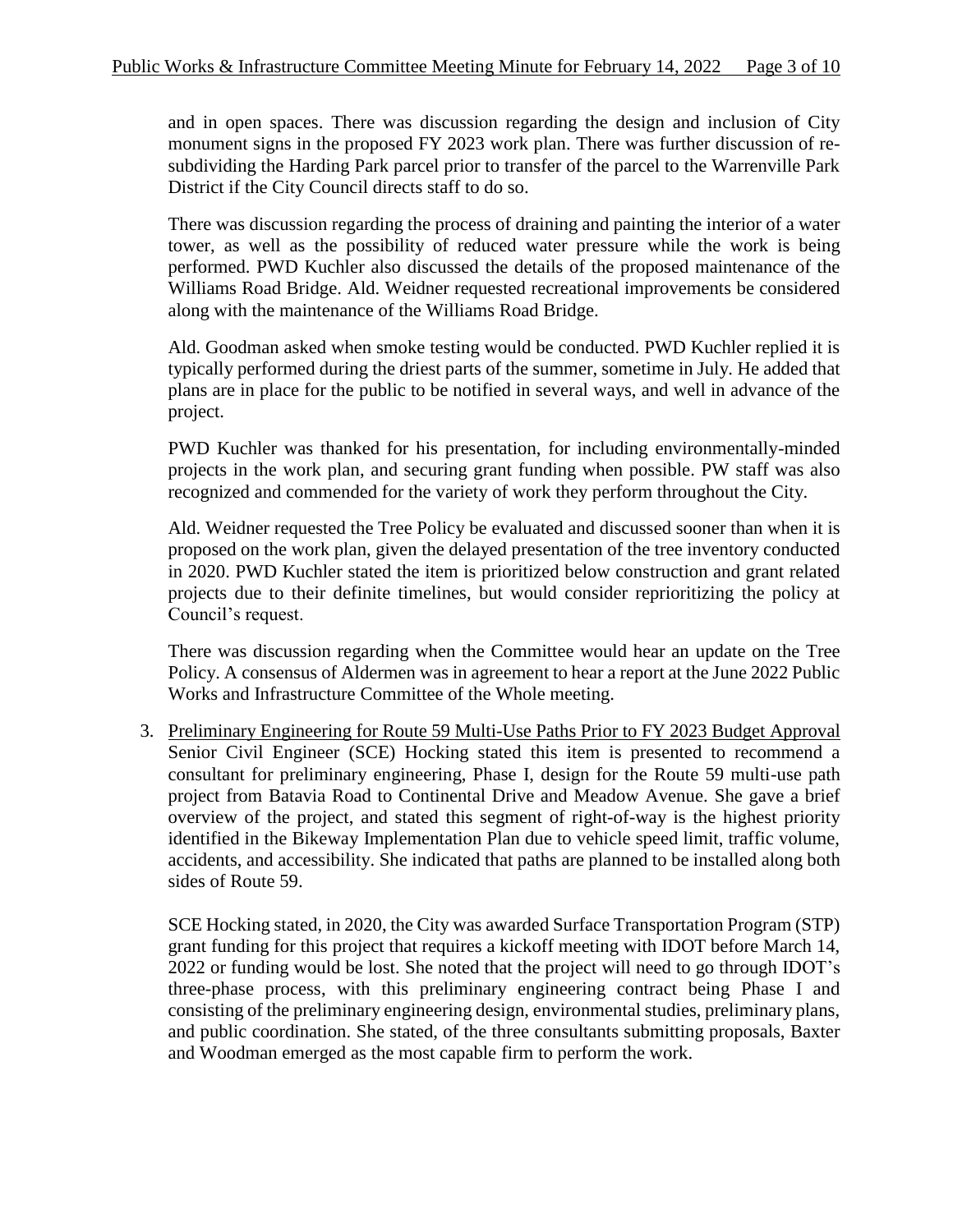SCE Hocking stated the total cost for all phases of the project is \$1.4 million, with approximately \$617,000 provided by the City and \$771,000 provided by STP funding. A majority of the costs are included in the proposed FY 2023 Budget, however, some costs related to the contract under consideration for this project will be incurred in FY 2022.

Ald. Goodman asked how much work has been done on securing property easements. SCE Hocking replied staff has informally reached out to property owners for support, however, a public meeting will most likely be required in a latter planning phase of the project. She added, platting will also be necessary to determine what property acquisition may be needed.

There was discussion regarding sidewalk location alternatives and feasibility to connect with existing sidewalks.

SCE Hocking was thanked for her efforts in securing grant funding for this project. Ald. Weidner added his support by stating this project will improve Warrenville's walkability score and improve local access to the business districts via bicycle transit.

ALDERMAN DAVOLOS MADE A MOTION, seconded by Ald. Aschauer, to recommend the City Council pass a resolution approving the engineering agreement with Baxter and Woodman, Inc., for the preliminary phase I engineering design of the Route 59 multi-use paths project, in the amount of \$104,833.

ROLL CALL VOTE:

Aye: Alds.: Goodman, Lockett, Weidner, Kruckenberg, Krischel, Barry, Aschauer, and Davolos

#### Nay: None MOTION CARRIES

4. Bid Letting for Construction Projects Prior to FY 2023 Budget Approval PWD Kuchler stated that staff is requesting authorization to seek bids for the 2022 Road Program before the FY 2023 Budget is formally approved. He noted, it is staff's experience that seeking bids for planned infrastructure construction projects in late winter or early spring results in lower bid prices.

Ald. Lockett voiced his concern for the potential for cost over-runs due to increases in the cost of asphalt later in the year. He asked if provisions for the prevention of cost over-runs could be included in the documents; PWD Kuchler stated he would consult with the City Attorney.

He further clarified that there are no sidewalks included in the 2022 Road Program.

ALDERMAN DAVOLOS MADE A MOTION, seconded by Ald. Aschauer, to recommend the City Council accept staff recommendation and authorize staff to advertise for bids for the 2022 Road Program Project prior to formal approval of the Fiscal Year 2023 Budget.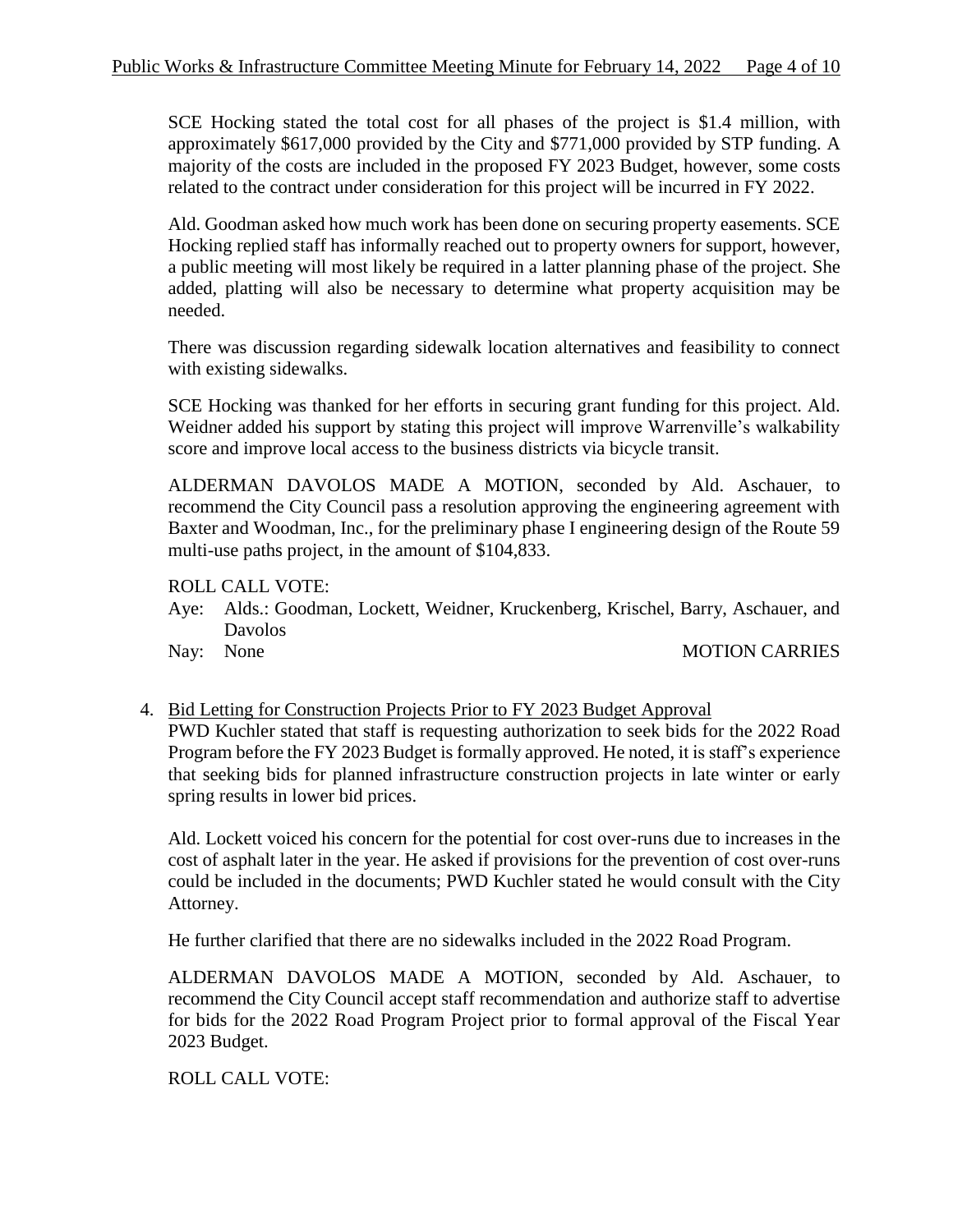Aye: Alds.: Kruckenberg, Davolos, Barry, Krischel, Goodman, Lockett, Weidner, and Aschauer

Nay: None MOTION CARRIES

5. Consideration to Order Excavator Prior to Approval of the FY 2023 Budget

PWD Kuchler stated the City's existing excavator is due for replacement in FY 2023. Due to supply chain issues, he noted, the vendor informed staff that there will be a \$6,000 cost increase for the new excavator if the City does not place an order before March. Staff received an estimate of \$30,000 from the vendor for the trade-in of the current excavator. PWD Kuchler added, the value could change depending on how long delivery takes for the new excavator and the addition of any wear and tear on the current excavator.

ALDERMAN DAVOLOS MADE A MOTION, seconded by Ald. Aschauer, to recommend the City Council pass an ordinance approving the purchase an excavator from Atlas Bobcat, LLC, for \$119,935 and authorizing the disposition of surplus personal property

## ROLL CALL VOTE:

Aye: Alds.: Lockett, Kruschel, Davolos, Weidner, Aschauer, Kruckenberg, Barry, and Goodman

## Nay: None MOTION CARRIES

6. Discussion of Committee and Aldermanic Assignments List

ACA White stated that with the recent resignations of Aldermen Wilson and Anderson, several aldermanic liaison assignments became vacant. Although the Council typically assigns positions following an election, she added, the information is being presented so that the Council may consider filling the vacancies at this time.

After much discussion, several motions were made to reassign some assignments and fill the vacancies of other assignments.

ALDERMAN GOODMAN MADE A MOTION, seconded by Ald. Davolos to recommend the City Council designate Mayor Brummel as the alternate representative to the Fermilab Community Advisory Board.

ROLL CALL VOTE:

- Aye: Alds.: Weidner, Aschauer, Lockett, Barry, Davolos, Krischel, Goodman, and Kruckenberg
- 

#### Nay: None MOTION CARRIES

Chairman Barry indicated she is interested in continuing to serve as Aldermanic Liaison to the Bicyclist and Pedestrian Advisory Committee (BPAC) only until the Bike Rodeo is over, then she would like to step aside from that role. Ald. Kruckenberg expressed interest in serving as the Aldermanic Liaison to BPAC.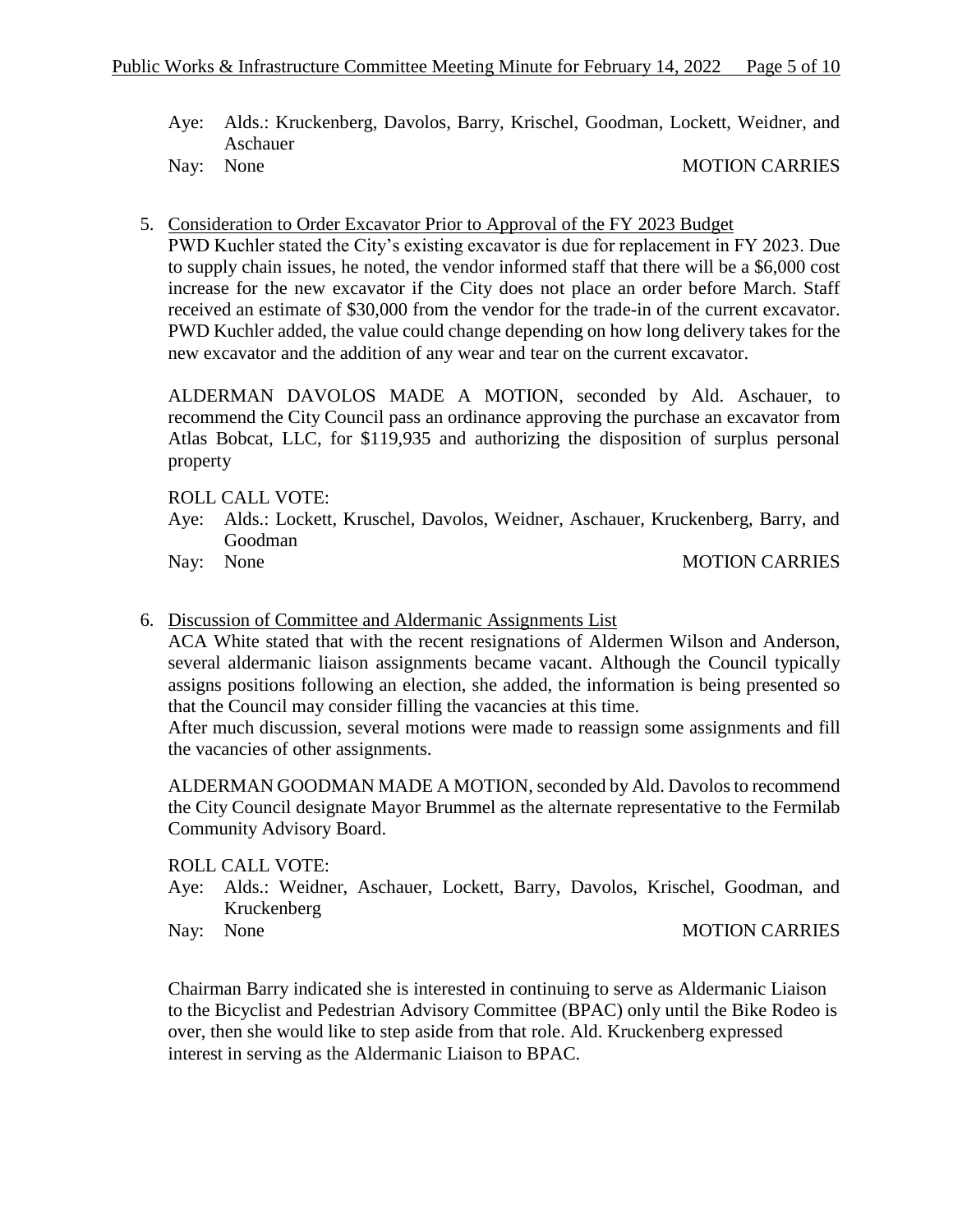ALDERMAN GOODMAN MADE A MOTION, seconded by Ald. Davolos, to recommend the City Council designate Ald. Kruckenberg as Aldermanic Liaison to the Bicyclist and Pedestrian Advisory Committee effective June 1.

ROLL CALL VOTE:

Aye: Alds.: Krischel, Goodman, Kruckenberg, Lockett, Weidner, Aschauer, Davolos, and Barry

#### Nay: None MOTION CARRIES

ALDERMAN GOODMAN MADE A MOTION, seconded by Ald. Aschauer, to recommend the City Council designate Ald. Aschauer and Ald. Lockett as Aldermanic Liaisons to the Fawell Dam Inspections and Reports Workgroup.

ROLL CALL VOTE:

- Aye: Alds.: Davolos, Barry Goodman, Aschauer, Lockett, Weidner, Kruckenberg, and Krischel
- 

### Nay: None MOTION CARRIES

ALDERMAN GOODMAN MADE A MOTION, seconded by Ald. Aschauer, to recommend the City Council designate Ald. Lockett as Aldermanic Liaison to the Point Oak Drive Utilities Extension Workgroup.

ROLL CALL VOTE:

- Aye: Alds.: Goodman, Lockett, Weidner, Kruckenberg, Krischel, Barry, Aschauer, and Davolos
- 

### Nay: None MOTION CARRIES

ALDERMAN GOODMAN MADE A MOTION, seconded by Ald. Aschauer, to recommend the City Council designate Ald. Davolos as Aldermanic Liaison to the Long Range Financial Planning Workgroup.

ROLL CALL VOTE:

- Aye: Alds.: Kruckenberg Davolos, Barry Krischel, Goodman, Lockett, Weidner, and Aschauer
- 

#### Nay: None MOTION CARRIES

Ald. Davolos indicated she would be willing to cede the assignment as liaison to the Friends of the 4<sup>th</sup> of July Committee to Ald. Kruckenberg.

ALDERMAN GOODMAN MADE A MOTION, seconded by Ald. Weidner, to recommend the City Council designate Ald. Kruckenberg as the Aldermanic Liaison to the Friends of the 4<sup>th</sup> of July Committee.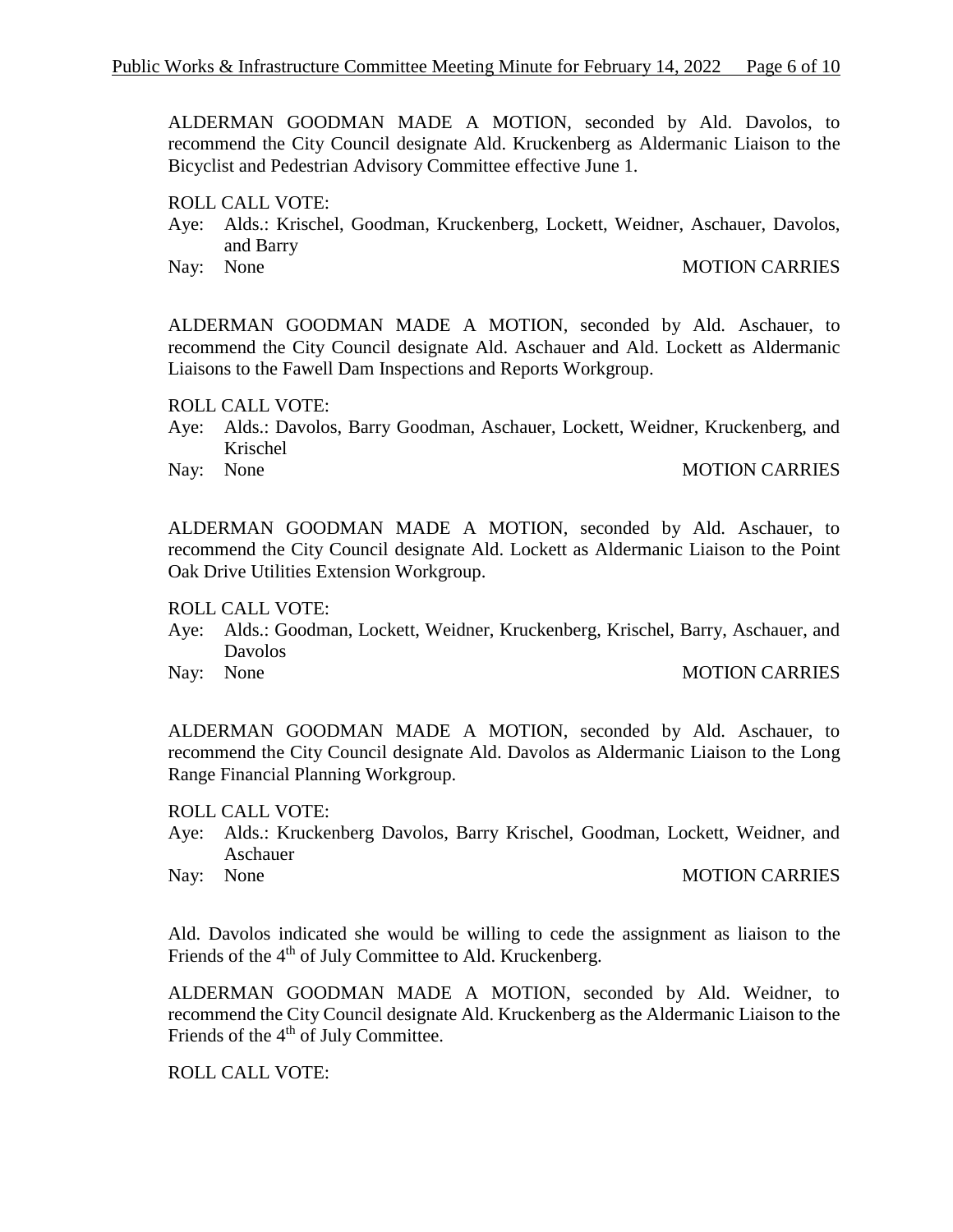- Aye: Alds.: Lockett, Krischel, Davolos, Weidner, Aschauer, Kruckenberg, Barry, and Goodman
- 

Nay: None MOTION CARRIES

ALDERMAN GOODMAN MADE A MOTION, seconded by Ald. Aschauer, to recommend the City Council designate Ald. Lockett as an Aldermanic Liaison to the EMRP Workgroup.

ROLL CALL VOTE:

- Aye: Alds.: Weidner, Aschauer, Lockett, Barry, Davolos, Krischel, Goodman, and Kruckenberg
- 

Nay: None MOTION CARRIES

ALDERMAN GOODMAN MADE A MOTION, seconded by Ald. Weidner, to recommend the City Council designate Ald. Lockett as an Aldermanic Liaison to the in Rigi Road / Barclay Avenue Dedication Workgroup.

### ROLL CALL VOTE:

Aye: Alds.: Krischel, Goodman, Kruckenberg, Lockett, Weidner, Aschauer, Davolos, and Barry

Nay: None MOTION CARRIES

ALDERMAN WEIDNER MADE A MOTION, seconded by Ald. Aschauer, to recommend the City Council designate Ald. Kruckenberg as an Aldermanic Liaison to the in Old Town Redevelopment Site #2 Workgroup.

#### ROLL CALL VOTE:

- Aye: Alds.: Davolos, Barry, Goodman, Aschauer, Lockett, Weidner, Kruckenberg, and Krischel
- 

Nay: None MOTION CARRIES

#### 7. Consideration of Water Main Lining Change Order (PK)

PWD Kuchler stated, after work began on the repair of a leaking water main under Route 59, near Winchester Circle in October 2021, it was discovered that the water main was slightly larger in diameter than was originally estimated. He added, the contractor is requesting a change order for the increased pipe liner size in the amount of \$3,500, which staff finds to be reasonable.

ALDERMAN DAVOLOS MADE A MOTION, seconded by Ald. Aschauer, to recommend the City Council pass a resolution approving Change Order No. 1 in the amount of \$3,500 to the contract with FER-PAL Construction USA, Inc. for water main pipelining services.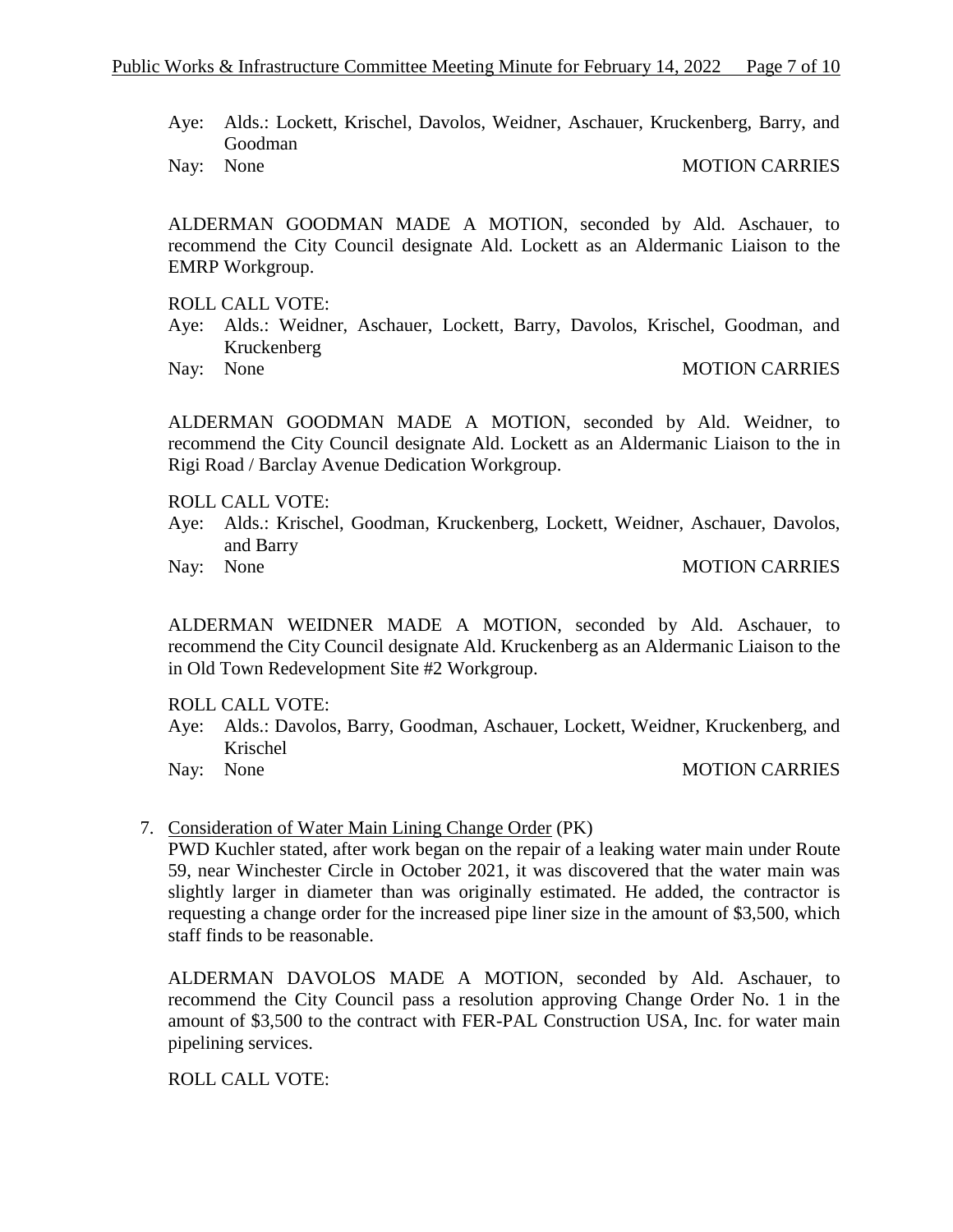- Aye: Alds.: Goodman, Lockett, Weidner, Kruckenberg, Krischel, Barry, Aschauer, and Davolos
- 

Nay: None MOTION CARRIES

8. Consideration of Storm Sewer Lining Change Order

PWD Kuchler stated, as presented in the departmental work plan, Public Works staff mistakenly included only 100 feet of 21-inch diameter storm sewer pipe liner in River Oaks, when the actual length is 163 feet. Based on final, measured in place quantities, the contractor is requesting the change order for the increased length of storm sewer pipe liner in the amount of \$7,560, which is consistent with the contract documents.

ALDERMAN DAVOLOS MADE A MOTION, seconded by Ald. Aschauer, to recommend the City Council pass a resolution approving Change Order No. 1 in the amount of \$7,560 to the contract with Benchmark Construction Co., Inc. for Lakeview Drive and River Oaks Drive Storm Sewer Pipelining.

## ROLL CALL VOTE:

- Aye: Alds.: Kruckenberg, Davolos, Barry, Krischel, Goodman, Lockett, Weidner, and Aschauer
- 

### Nay: None MOTION CARRIES

## 9. Consideration of Early Recruitment for Two Public Works Workers

PWD Kuchler stated, consistent with the Public Works Reorganization Plan approved by City Council in December 2020, staff has prepared Decision Packages to hire a new Street Division Worker and a new Water Utility Worker in the Public Works department to be considered with the FY 2023 Budget. He added, it is staff's experience that the recruitment process will take approximately three months. In order to have these new positions on board in May 2022, recruitment efforts should begin in February. PWD Kuchler requested the Committee recommend the City Council authorize staff to begin the recruitment process in February, prior to the Decision Packages being formally approved as part of the FY 2023 Budget, to avoid delays in filling the positions in FY 2023.

Ald. Goodman voiced her concern for including these two positions in the proposed FY 2023 Budget without seeing the draft budget to know that resources are available to fill the positions. With the understanding that the positions may not be filled in FY 2023, a consensus of the Aldermen supported including the positions in the FY 2023 Budget.

ALDERMAN DAVOLOS MADE A MOTION, seconded by Ald. Aschauer, to recommend the City Council direct staff to proceed with the recruitment for the positions of Street Division Worker and Water Utility Worker in the Public Works Department, with an anticipated start date in May 2022.

- Aye: Alds.: Lockett, Krischel, Davolos, Weidner, Aschauer, Kruckenberg, Barry, and Goodman
- Nay: Ald. Goodman MOTION CARRIES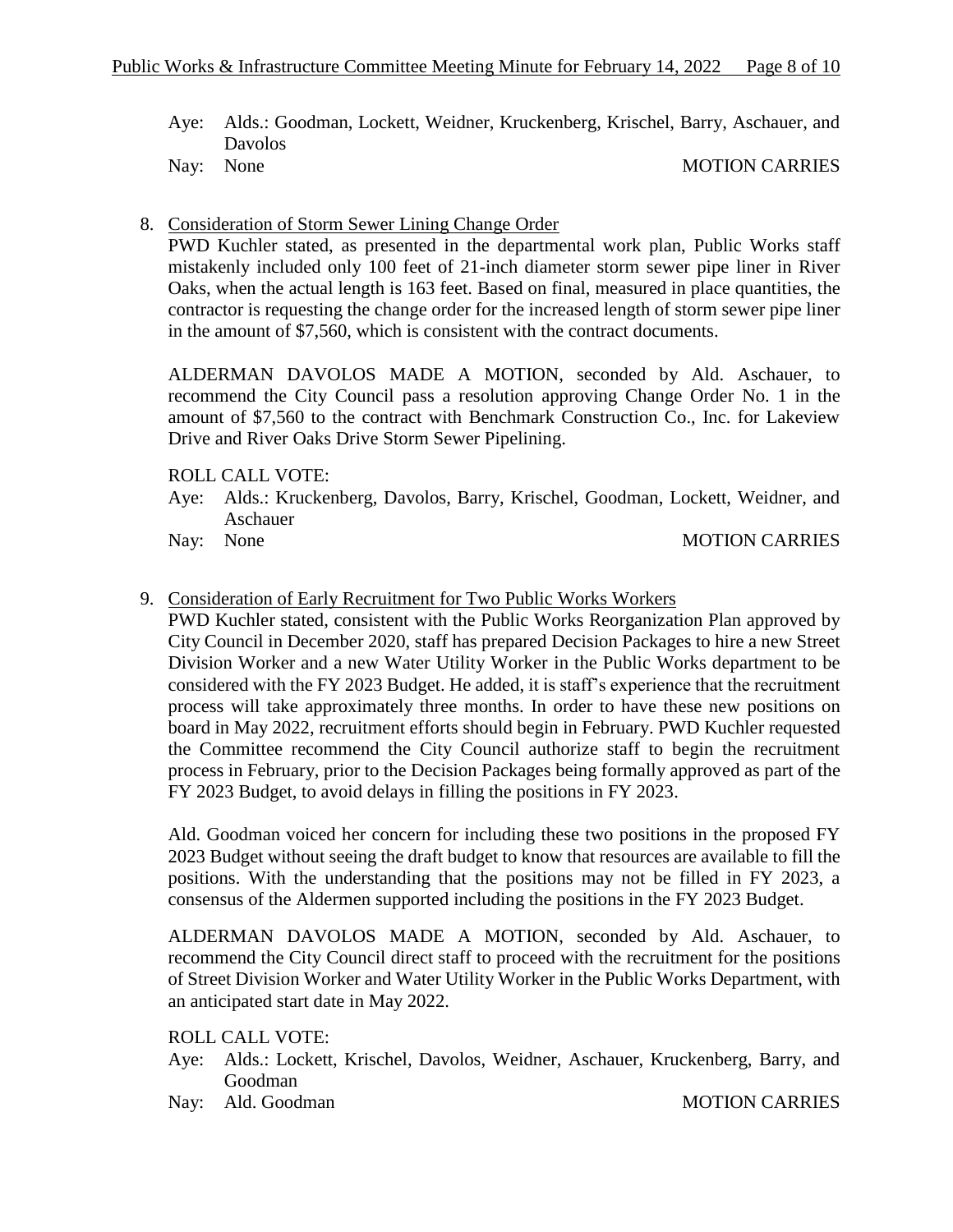10. Consideration of BPAC request to solicit and accept donations for the Bike Rodeo Management Analyst and staff liaison Youngmeyer stated the Bicyclist and Pedestrian Advisory Commission (BPAC) is preparing for the Bike Rodeo to be held on May 21, 2022. BPAC is requesting authorization to solicit local businesses for donated items to use as giveaways for participants, and monetary donations to purchase giveaway items for the sixteenth annual Bike Rodeo.

ALDERMAN DAVOLOS MADE A MOTION, seconded by Ald. Aschauer, to recommend the City Council approve the request to solicit and accept donations for the sixteenth annual Bike Rodeo event on May 21, 2022.

ROLL CALL VOTE:

- Aye: Alds.: Krischel, Goodman, Kruckenberg, Lockett, Weidner, Aschauer, Davolos, and Barry
- Nay: None MOTION CARRIES

#### 11. Consideration of BPAC request to close certain streets for Bike Rodeo activities

MA Youngmeyer stated, due to liability and safety concerns, the Bicyclist and Pedestrian Advisory Commission (BPAC) has recommended City Council approve the closure of a section of Stafford Place for the Bike Rodeo event on May 21, 2022.

ALDERMAN DAVOLOS MADE A MOTION, seconded by Ald. Aschauer, to recommend the City Council authorize the partial closure of Stafford Place for the annual Bike Rodeo event, as stated in the February 9, 2022, memo from Management Analyst and BPAC Staff Liaison Youngmeyer.

#### ROLL CALL VOTE:

- Aye: Alds.: Davolos, Barry, Goodman, Aschauer, Lockett, Weidner, Kruckenberg, and Krischel
- 

## Nay: None MOTION CARRIES

12. Discussion of FY 2023 Citywide Work Plan

ACA White presented an updated FY 2023 Citywide Work Plan, and stated it will be on the agendas of all upcoming Committee of the Whole meetings until the budget workshop in March to give the Council an opportunity to review and provide feedback. There was no further discussion.

NO COMMITTEE ACTION WAS TAKEN NOR REQUESTED

13. Public Works Department FY 2022 work program and decision package status report An updated Public Works FY 2022 Work Program and Decision Package status report was presented for review. There was no further discussion.